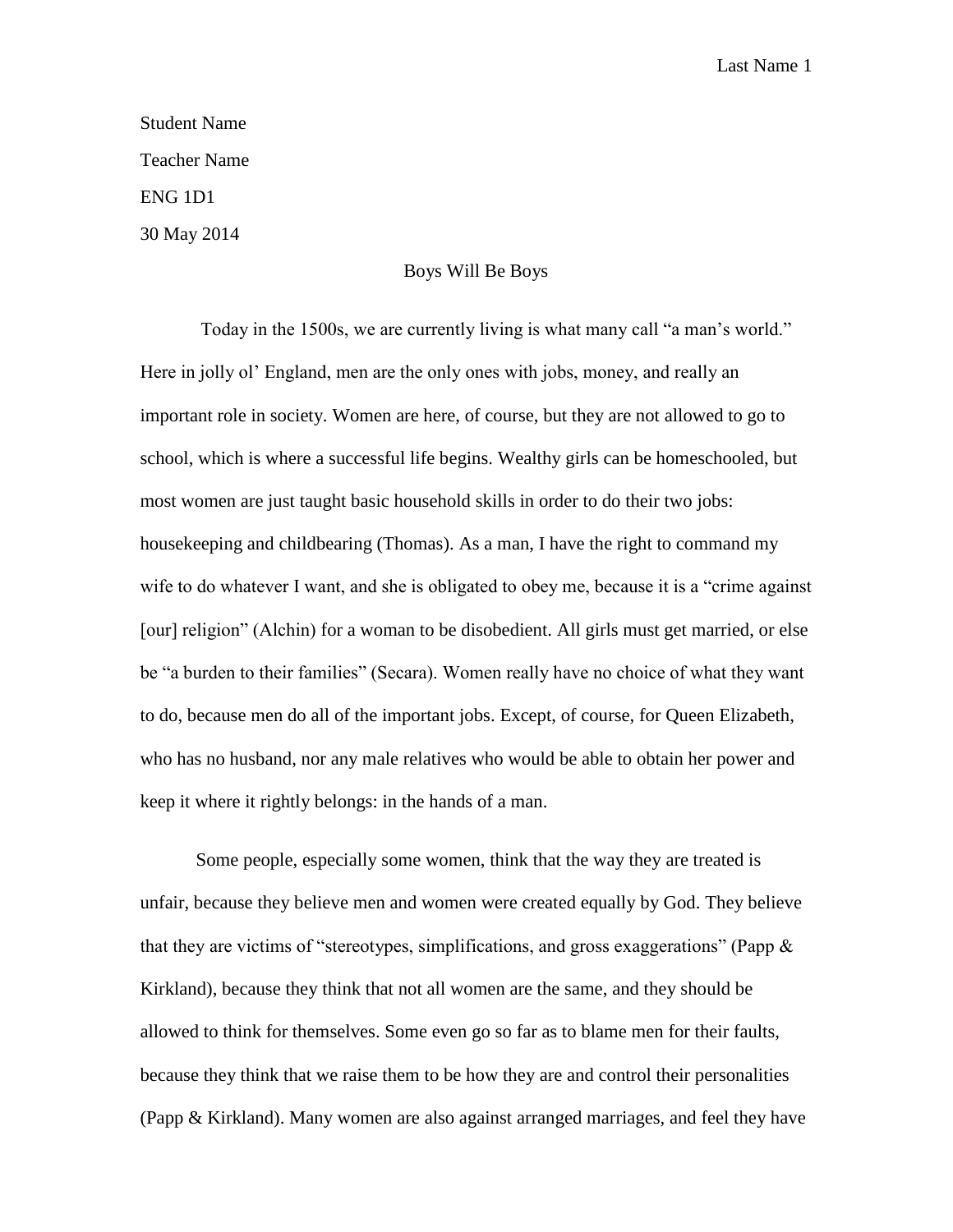the right to "raise objections" (Alchin) against them, because they want to choose who they spend their lives with. They think that they have the right to oppose the way that society lives.

Women and men are not equal; women are submissive to men. Saint Paul has even written in the New Testament that women should not "usurp authority over the man." Women are not victims of any stereotyping, because all woman *are* the same, and have "two faults: everything they say and everything they do" (Papp and Kirkland). They also have no right to oppose important practices such as arranged marriages, which form partnerships between powerful families and bring dowries into the picture, which aid newlyweds financially. Dowries also *protect* women from abuse and divorce, because if either occurs, the man must return the money, which no man would ever want to do (Encyclopedia Britannica). Therefore, they should really think before speaking out against what is right and what could potentially help them.

Everyone here in England knows that women are not equal to men, and for many reasons. For one thing, the Church advertises the principle that it is a sin against our religion for a woman to disobey a man. John Knox, a Protestant leader, has written, "Woman in her greatest perfection was made to serve and obey man" (Alchin). Catholicism, our religion, is our life. We obey what is said because everyone knows that what is written in the Bible and what is said by our Church is right. Also, women don't *need* an education; the role of lower class women is to take care of the home and kids after marriage. Upper class women, who may have gotten private tutors, have maids and servants to do their work, and spend their free time "writing letters, singing, dancing, strolling in the garden, playing with dainty little pet dogs, and poring over needlework" (Papp & Kirkland). If a woman was educated, she could easily "compromise [her] virtue"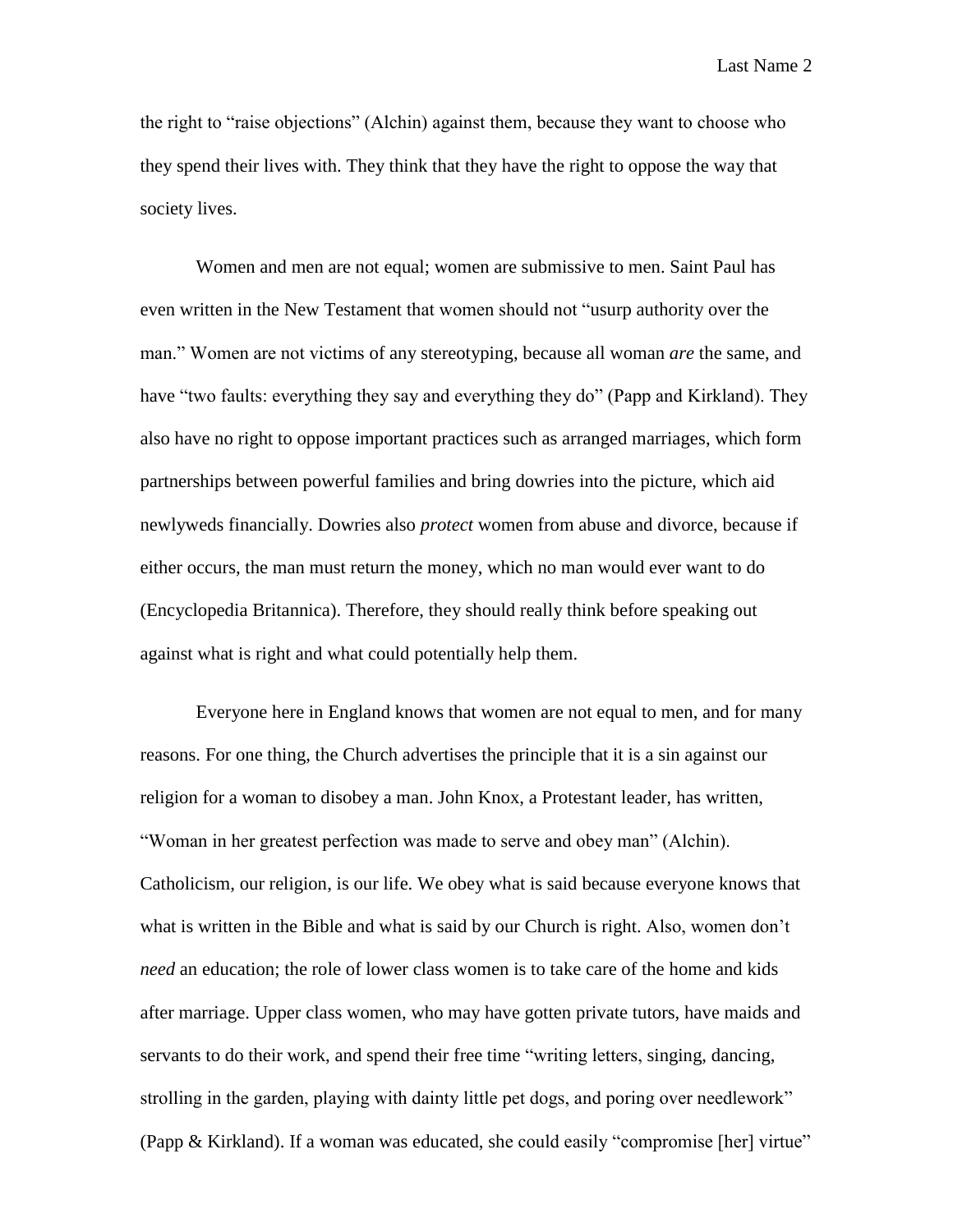(Papp & Kirkland) by reading unclean romances. Chastity is a must for any young girl, because that is what is taught by the Church. Women are also just not capable of learning. They are "physically unable to saturate the same material as men" (Jafar). Women who are smart and who speak a lot are considered masculine, and annoying! Good women are soft-spoken or, even better, silent (Golub & Bryant). Furthermore, the law enforces the beliefs of the Church and of society. Any disobedient woman can be beaten by her husband without charge (Golub & Bryant). This implements the fact that women were created to serve and obey men, because if they don't, they are punished. It is not cruel, because they are protected from extreme harm if the neighbours think the beating is too harsh and the man is charged for domestic violence. The way society works now is not causing anyone problems, so it must be fine.

The way women are treated is right because they are not as strong or as capable as men are. The job of women is to serve and obey men. Everything right now is working just fine: men work, which brings them money, and women have husbands to rely on. Men use their money to take care of their wives and children, so no one is being neglected (Thomas). Since everyone is as healthy and as well off as they can be, I say that we should just let it be and leave things how they are, and continue to follow the teachings of our religion and our law. In doing this, everyone will remain healthy and happy, if the plague doesn't kill them first.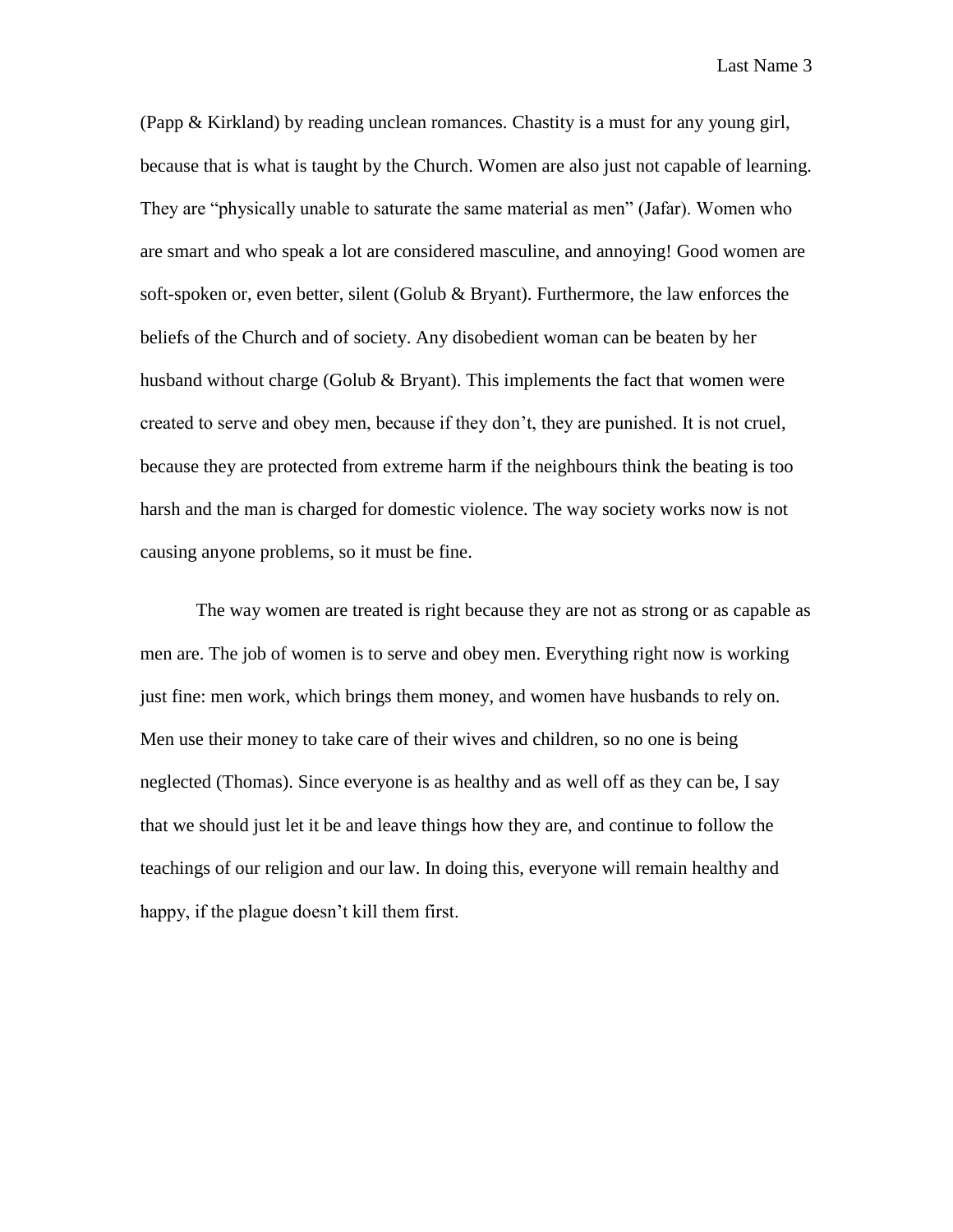## Annotated Bibliography

Alchin, Linda "Elizabethan Women." *Elizabethan Era*. N.p., 16 May 2012. Web. 17 May 2014. <http://www.elizabethan-era.org.uk/>.

This is a website about the Elizabethan Era. From this website I learned that the Church supported the subjection of women and about John Knox's famous quotation about how women were made to serve and obey men. This is a credible source because it ends in .org, there is an author, and almost all of the information I found was also said on other websites. I would recommend this to others because it is easy to read and has lots of information on many topics from the Elizabethan Era.

The Editors of Encyclopædia Britannica. "Dowry (Marriage Custom)." *Encyclopedia Britannica Online*. Encyclopedia Britannica, 2014. Web. 17 May 2014. <http://www.britannica.com/>.

Golub, Christine, and Jonathan Bryant. "Rights of Women." *ENGL 250h at UMBC*. University of Maryland, 2014. Web. 17 May 2014. [<http://userpages.umbc.edu/~rfarabau/engl250h/wiki/index.php?page=Rights\\_of\\_](http://userpages.umbc.edu/~rfarabau/engl250h/wiki/index.php?page=Rights_of_%09Women) [Women>](http://userpages.umbc.edu/~rfarabau/engl250h/wiki/index.php?page=Rights_of_%09Women).

Jafar, Ebtisam. "Redefining Renaissance Ideas of Women Gender Roles in Shakespeare's "Measure for Measure"." *Cedar Crest College*. N.p., 2014. Web. 24 May 2014. <http://www.cedarcrest.edu/>.

This is an article from a university's website. From this source I learned why women were denied the opportunity of schooling. This is a credible source because it is on an educational website and has an author. I would not recommend this website to others because the article was not on my topic, but gave background information about my topic before talking about one of Shakespeare's plays.